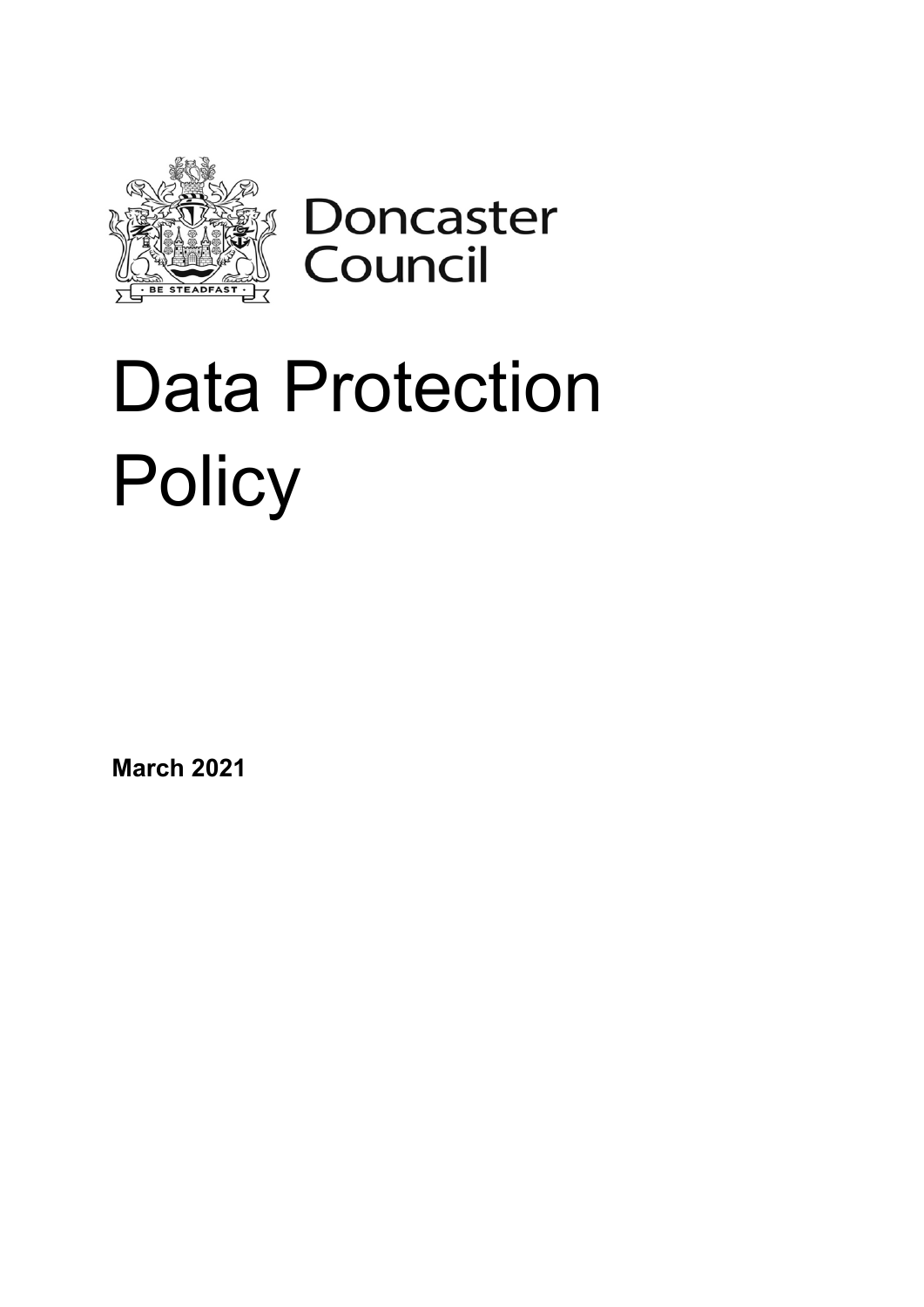| Version:         | 1.0 Final approval                     |
|------------------|----------------------------------------|
| Author:          | <b>IG Team</b>                         |
| Approved by:     | <b>Sarah Corbett</b>                   |
| Date approved:   | 22 <sup>nd</sup> June 2021             |
| Review date:     | 31 <sup>st</sup> March 2022            |
| Target audience: | All Staff / Elected Members / Citizens |

# **Contents**

| 1. Summary                                           | 3                       |
|------------------------------------------------------|-------------------------|
| 2. Scope                                             |                         |
| 3. Accountability                                    | $\frac{3}{3}$           |
| 4. Data protection is a fundamental right            | $\overline{\mathbf{4}}$ |
| 5. Personal data                                     | 4                       |
| 6. Data protection principles                        | 5                       |
| 7. Lawful basis of processing personal data          | 5                       |
| 8. Consent                                           | $\overline{7}$          |
| 9. Duty of confidentiality                           | $\overline{7}$          |
| 10. Information about criminal offences              | 8                       |
| 11. Surveillance                                     | 8                       |
| 12. Children                                         | 8                       |
| 13. Automated processing                             | 8                       |
| 14. How we handle your information – privacy notices | 9                       |
| 15. Individual rights                                | 9                       |
| 16. Information sharing                              | 10                      |
| 17. Transfers to other countries                     | 10                      |
| 18. Privacy by design                                | 10                      |
| 19. Data Protection Impact Assessments               | 10                      |
| <b>20. Contractors</b>                               | 11                      |
| 21. Information Security                             | 11                      |
| 22. Breaches                                         | 11                      |
| 23. Data Protection Officer                          | 11                      |
| 24. How to complain                                  | 11                      |
| 25. Service and benefit                              | 12                      |
| 26. References                                       | 12                      |
| 27. List of related policies and procedures          | 12                      |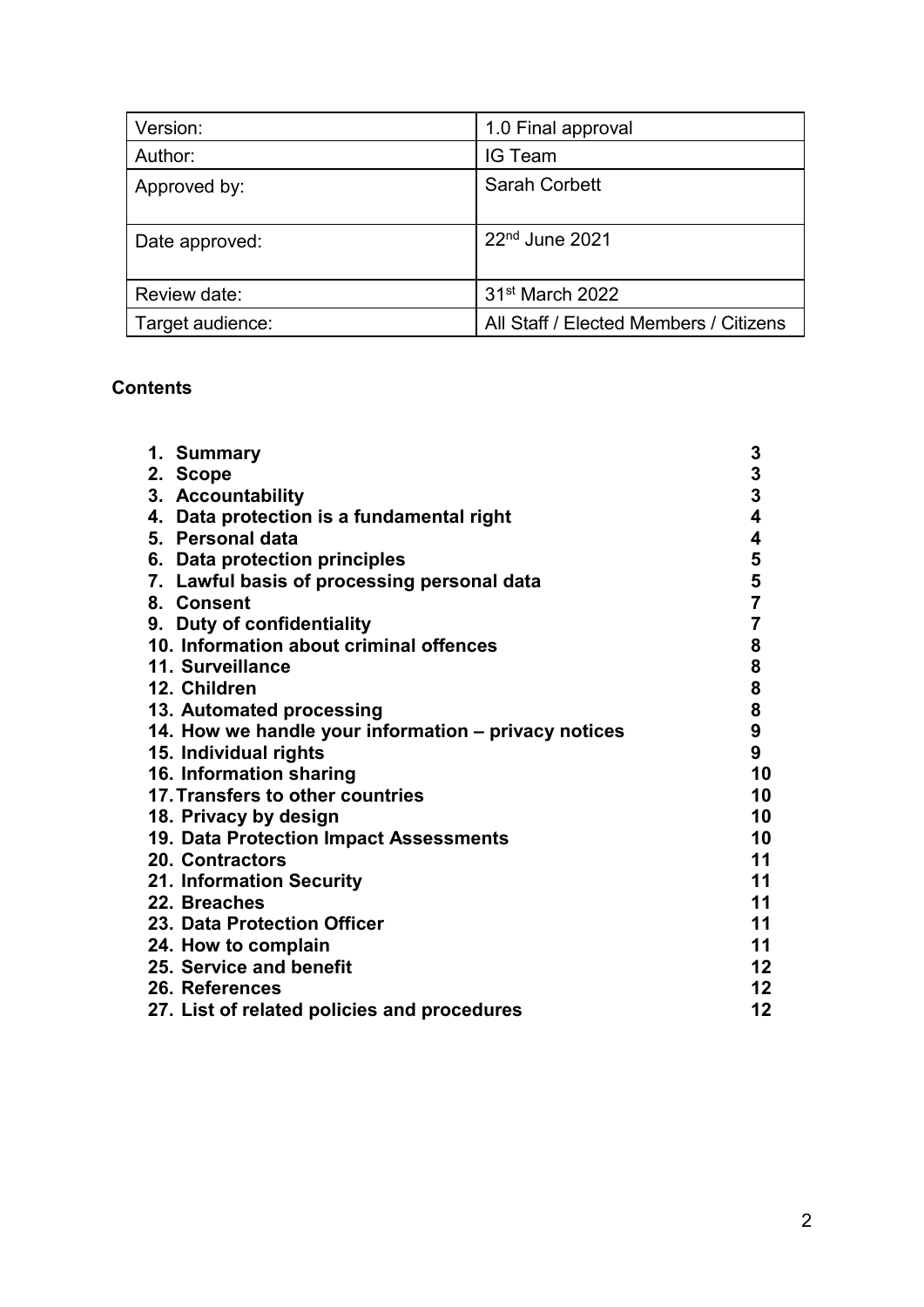# **1. Summary**

This policy sets out how the council will comply with data protection legislation and protect the personal information of everyone who receives services from, or provides services to, the council. It informs customers of their rights, and suppliers of their responsibilities. It shows how we comply with the UK General Data Protection Regulation (UK GDPR), the Data Protection Act 2018, other regulations and good practice standards.

# **2. Scope**

This policy applies to employees, contractors, agency staff and councillors. It covers personal data we collect and use on paper and electronically. It covers our corporate databases, computer network and archive of paper records. It covers video and photographs, voice recordings, CCTV and mobile devices such as laptops, mobile phones, memory sticks and pendant alarms.

## **3. Accountability**

The *Council* is a data controller which means that it decides why and how personal data is processed. It is accountable for its handling of personal information.

Our *Chief Executive* is the person accountable for providing the policies for employees to follow under the law, so that we can carry out decisions of the Mayor and council in response to our statutory functions. The Data Protection Policy is part of our corporate governance framework, which contains important policies and procedures maintained and published by the council, that are key to good governance and effective decision making.

The *Senior Information Risk Officer* (SIRO) is the Assistant Director of Legal and Democratic Services who is accountable for protecting the council's information assets.

The *Caldicott Guardian* is the Assistant Director Adult Care . The Caldicott Guardian is responsible for protecting the confidentiality of people's health and social care information and making sure it is used properly.

The *SIRO Board* is made up of assistant directors and gives strategic guidance to the SIRO and Caldicott Guardian for the management of the council's information assets. The SIRO Board gives direction to Information Asset Owners who are Heads of Service.

The *Technology Governance Board* is made up of assistant directors and senior managers and has a remit for governance in the development of computer systems.

The *Data Protection Officer* is a position required in law to ensure the council complies with data protection legislation and acts as a single point of contact for individuals who want to find out about their data. (See also section 23)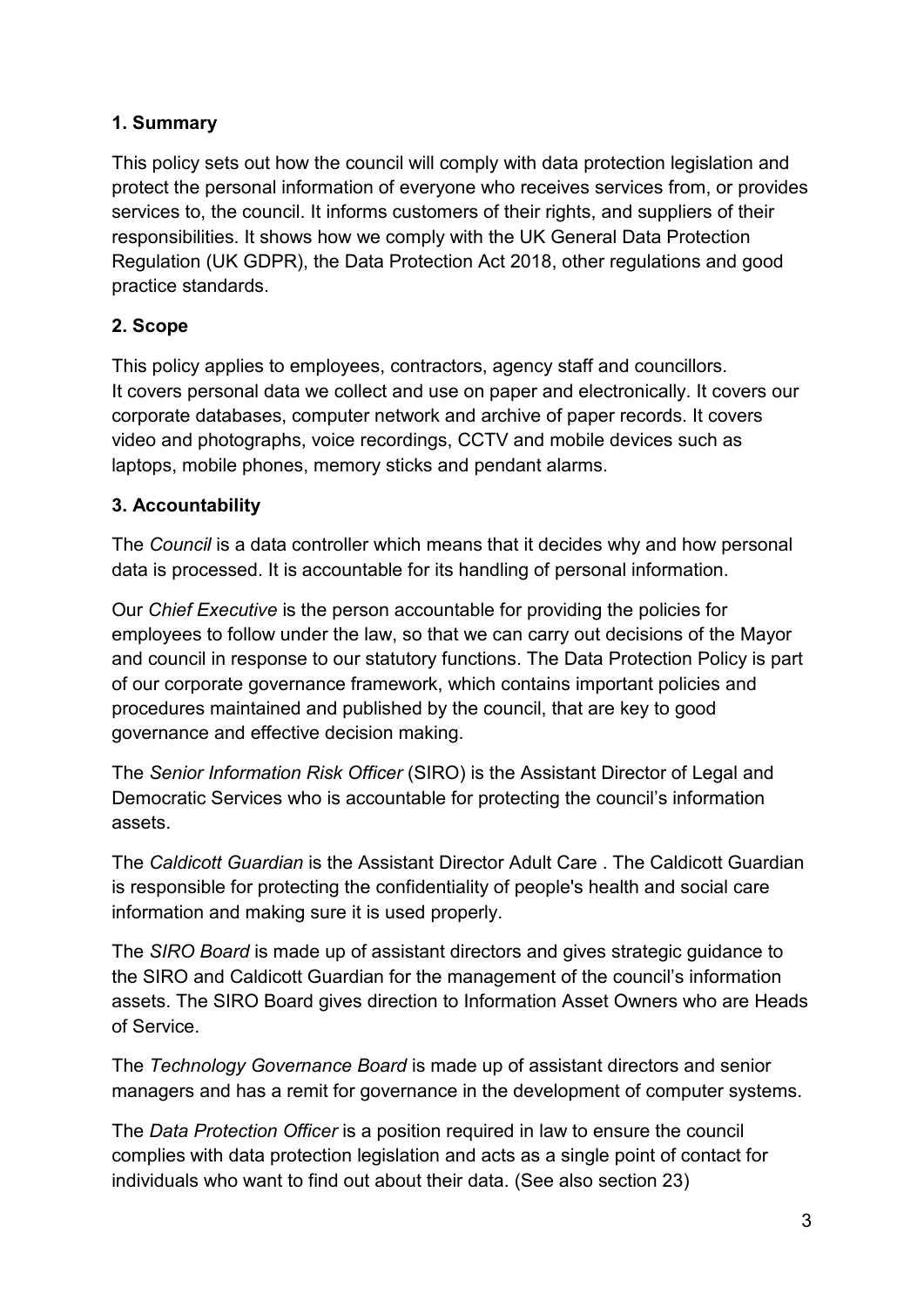Each *employee and supplier* is bound by a contractual duty of confidentiality.

The council is registered with the *Information Commissioner*, who is the independent regulator appointed by parliament to check compliance with data protection law.

The council maintains a *register of processing activities* of the personal information we are responsible for to ensure it is used according to the data protection principles.

## **4. Data protection is a fundamental right**

The protection of a person's data is a fundamental right. Under the Human Rights Act 1998, evervone has the right to respect for their private and family life, their home and their correspondence. This includes respect for your private and confidential information, particularly when storing and sharing data.

This right can be limited in certain circumstances but any limitation must balance the competing interests of an individual and of the community as a whole.

In particular any limitation must be covered by law and be necessary and proportionate for one or more of the following aims:

- public safety or the country's economic wellbeing
- prevention of disorder or crime
- protecting health or morals
- protecting other people's rights and freedoms
- national security.

The right to privacy must often be balanced against the right to free expression. Public figures don't necessarily enjoy the same privacy as others. For example, sometimes the public interest might justify publishing information about senior officers or councillors that would otherwise interfere with their right to privacy.

#### **5. Personal data**

In this policy we use the terms "personal data" and "special categories of personal data" which are used in data protection legislation.

In this policy personal data means any information relating to an identifiable living person. This means they can be identified from information such as a name, an address, an identification number (e.g. your National Insurance number, NHS number or case reference number), location data, etc.

"Special categories of personal data" is personal sensitive data. This is data regarding an individual's racial or ethnic origin, political opinions, religious or philosophical beliefs, trade union membership, genetic data and biometric data (fingerprints, eye scans etc.) for the purpose of uniquely identifying a person, data concerning health or data concerning a person's sex life or sexual orientation.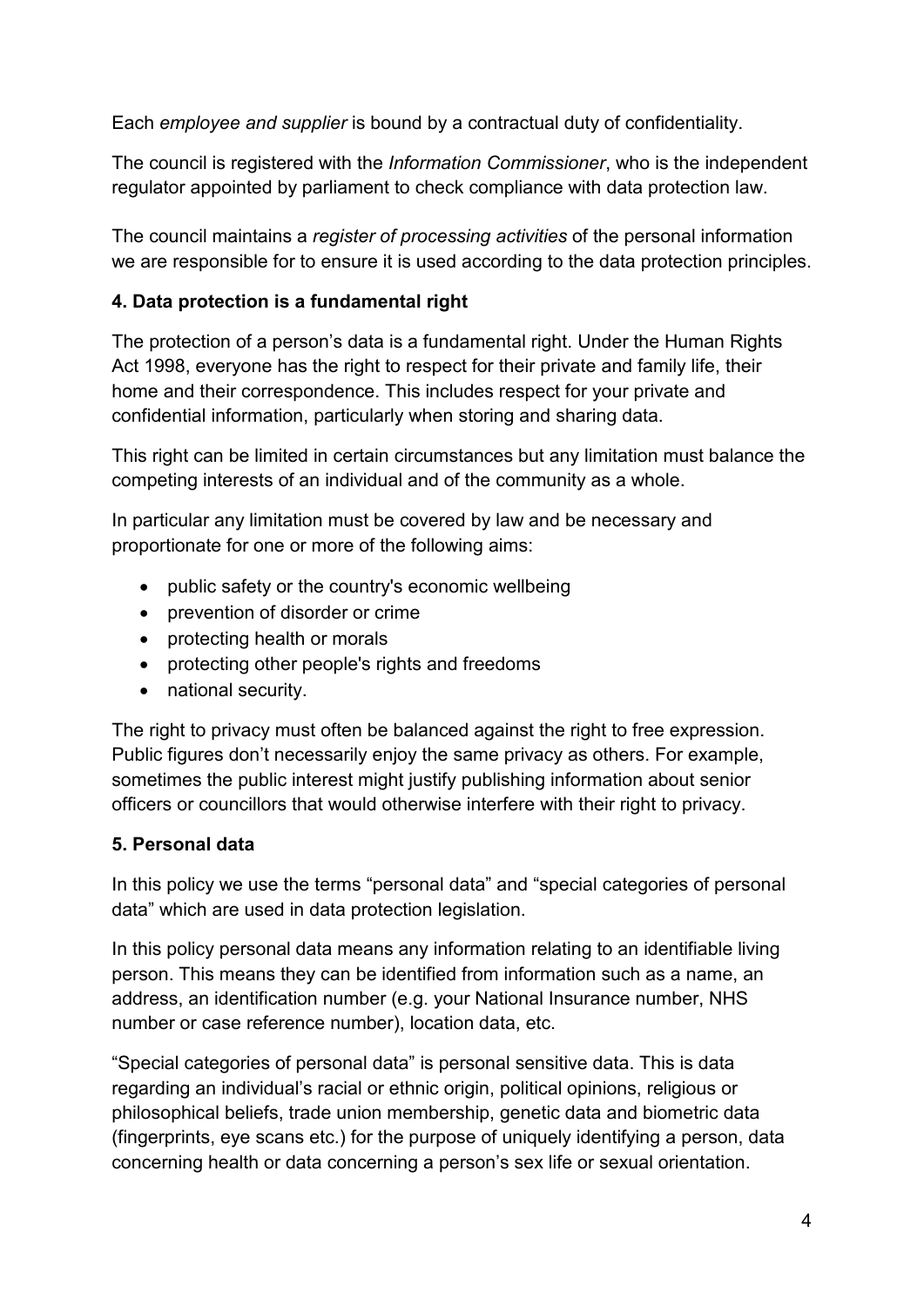There are extra safeguards for special categories of personal data to ensure no one is discriminated against when it comes to receiving a service.

We generally refer to a person or individual in this policy, although the term in law is "data subject".

The frequent reference in this policy to "processing" data means any operation performed on personal data, whether using a computer or manual filing systems. It includes collection, use, and recording, storing, sending and deleting personal data.

## **6. Data protection principles**

The council applies data protection principles in its processing of personal data. These principles are set out in the UK GDPR and have been incorporated into the Data Protection Act 2018. The six principles are that personal data should be:

- Processed lawfully, fairly and in a transparent way
- Collected for a specific purpose
- Adequate, relevant and limited to what's necessary
- Kept up to date
- Kept for only as long as necessary
- Protected with appropriate security.

#### **7. Lawful basis of processing personal data**

There are different lawful reasons for processing personal data and special categories of personal data. The council always uses at least one lawful basis for processing personal information and at least one lawful basis for processing special categories of personal data.

The six lawful reasons for processing personal data are:

a) An individual has given consent for the processing of his or her personal data, and it is freely given, specific, informed, and there must be an indication signifying agreement;

b) the council has a contract with a person and need to process their personal data to comply with our obligations under the contract; or we haven't yet got a contract with the person, but they have asked us to do something as a first step (e.g. provide a quote) and we need to process their personal data to do what they ask;

c) The council is obliged to process personal data to comply with the law. We will always refer to the specific legal provision or source of advice that explains generally applicable legal obligations;

d) The processing of personal data is necessary to protect someone's life ("vital interests");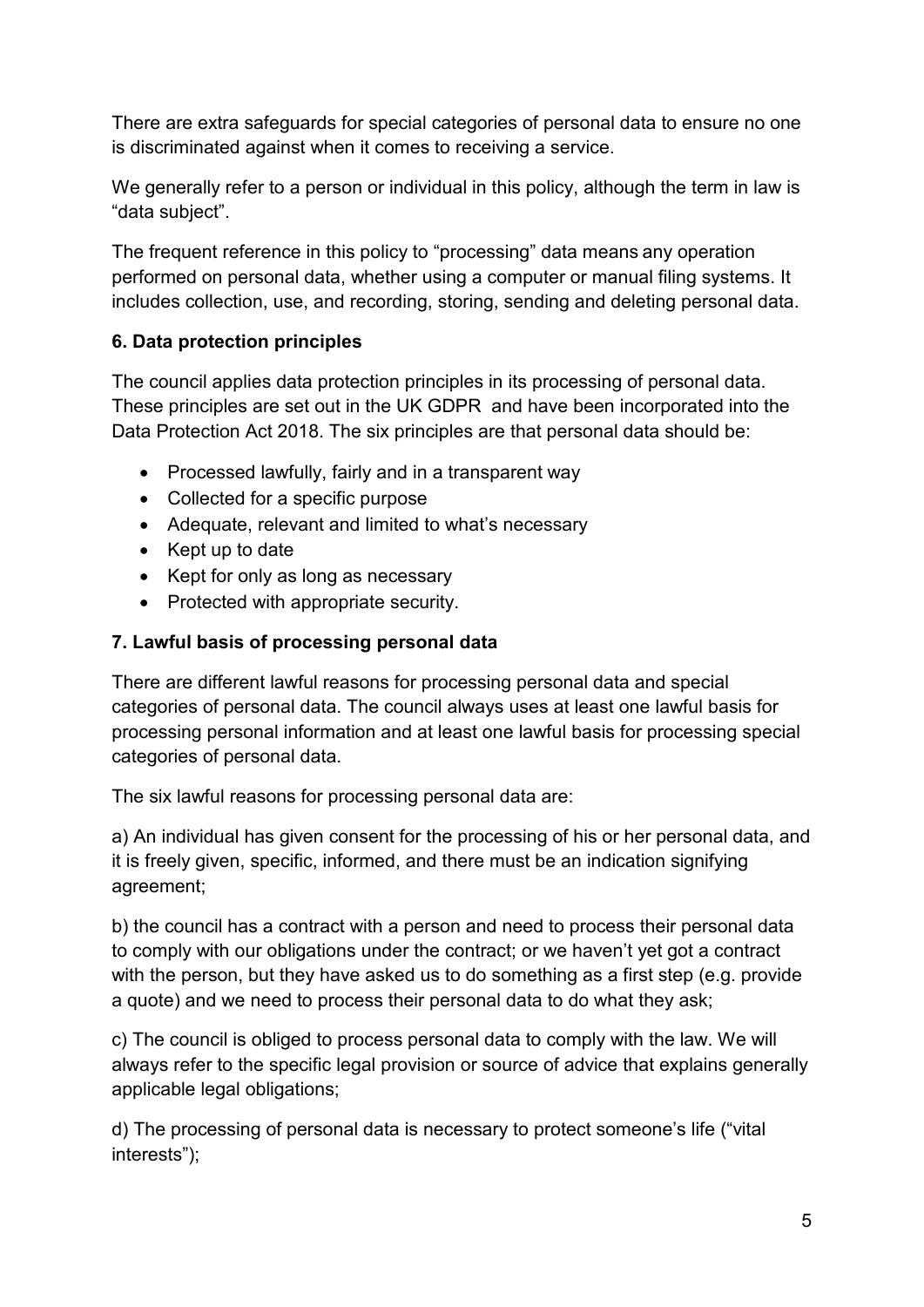e) The processing of personal data is necessary under public functions and powers set out in law; or the council needs to perform a specific task in the public interest that is set out in law;

f) The processing of personal data is in the llegitimate interests of the council, where we use your data in ways that people would reasonably expect and that have a minimal privacy impact. However, public authorities are more limited than private organisations in their ability to rely on this basis for processing personal data;

The lawful bases for processing special categories of data are:

(a) an individual has given explicit consent to the processing of personal data for one or more specified purposes, except where limited by law;

(b) processing is necessary for the purposes of carrying out the obligations and exercising specific rights of the council or a person under employment, social security and social protection law or a collective agreement under law;

(c) processing is necessary to protect the vital interests of a person or where the person is physically or legally incapable of giving consent;

(d) processing by non-for-profit bodies for legitimate activities with appropriate safeguards;

(e) processing relates to personal data which have been made public by a person;

(f) processing is necessary for the establishment, exercise or defence of legal claims or whenever courts are acting in their judicial capacity;

(g) processing is necessary for reasons of substantial public interest under law;

(h) processing is necessary for the purposes of preventive or occupational medicine, for the assessment of the working capacity of the employee, medical diagnosis, the provision of health or social care or treatment or the management of health or social care systems and services on the basis of law or pursuant to contract with a health professional and subject to the duty of confidentiality;

(i) processing is necessary for reasons of public interest in the area of public health, such as protecting against serious cross-border threats to health or ensuring high standards of quality and safety of health care and of medicinal products or medical devices, subject to the duty of confidentiality;

(j) processing is necessary for archiving purposes in the public interest, scientific or historical research purposes or statistical purposes;

The council must always demonstrate it processes information with safeguards in place to protect the fundamental rights and interests of the individual.

## **8. Consent**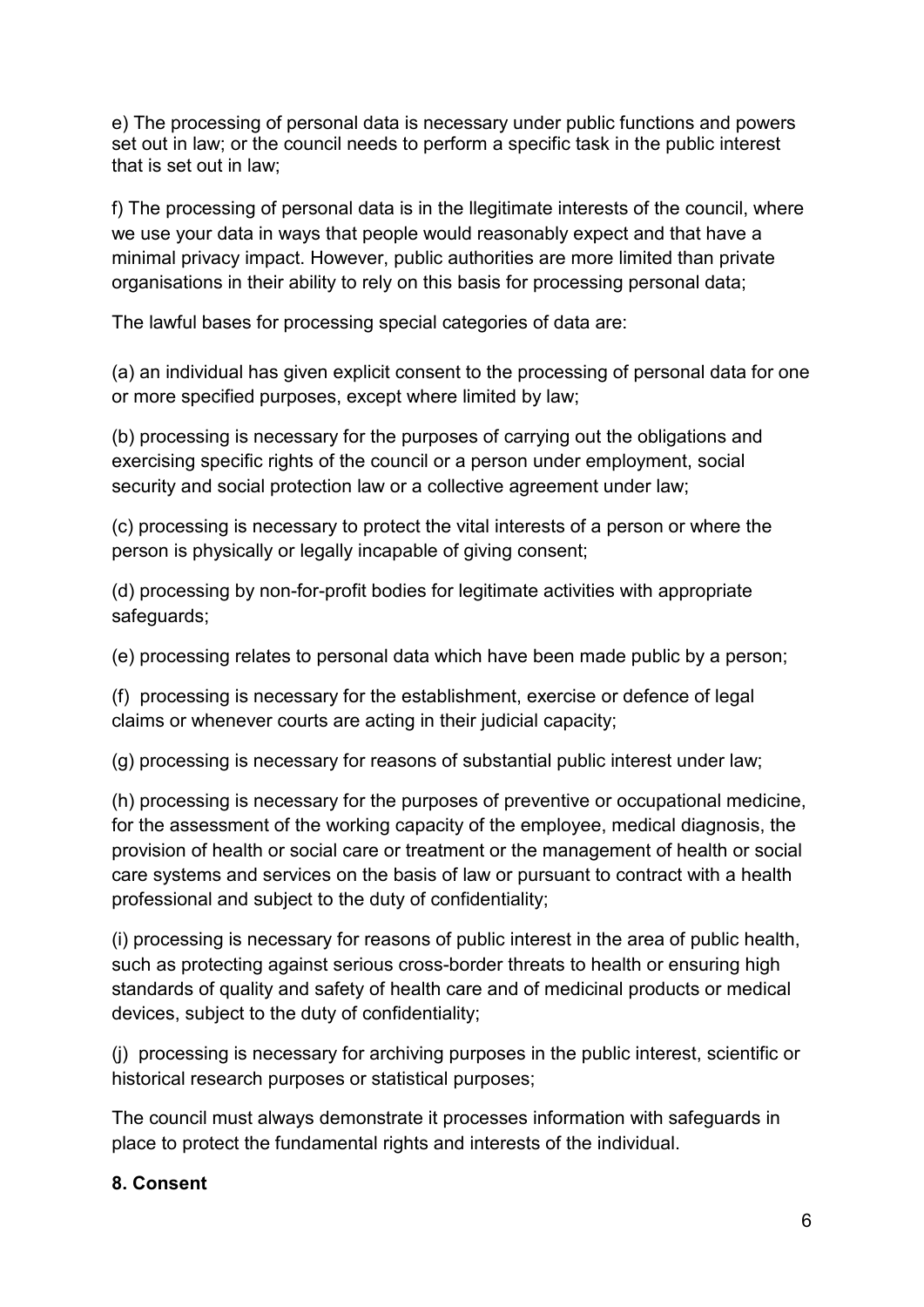Where the council relies on consent or explicit consent as the lawful basis for processing, we will do this to by offering individuals real choice and control.

We will avoid making consent to processing a precondition of a service.

We will be clear and concise.

We keep our requests for consent separate from other terms and conditions.

We will be specific and 'granular' so that we get separate consent for separate things.

We will name any third parties (i.e. other groups or organisations) who will rely on the consent.

We will make it easy for people to withdraw consent and tell them how.

We will keep evidence of consent (who, when, how, and what we told people).

We will keep consent under review, and update it if anything changes.

For explicit consent we will ensure the individual provides a very clear and specific statement of consent.

# **9. Duty of confidentiality**

Our staff and councillors abide by a common law duty of confidentiality. This means that personal information that has been given to a member of staff or a councillor by an individual should not be used or disclosed further, except as originally understood by that individual, or with their permission.

Our staff and councillors are subject to a Code a Conduct relating to confidentiality. Staff have a confidentiality clause in their contracts.

Our caring professions are further subject to the professional codes of conduct of their professions relating to the confidentiality of their relationship with service users and clients.

## **10. Information about criminal offences**

The processing of information about criminal allegations, convictions or offences by the council is in accordance with our legal obligations and because we have legal authority in certain areas, such as the enforcement of parking rules, preventing flytipping, upholding food hygiene and licensing of pubs and clubs.

We have a separate policy for the processing of this data.

# **11. Surveillance**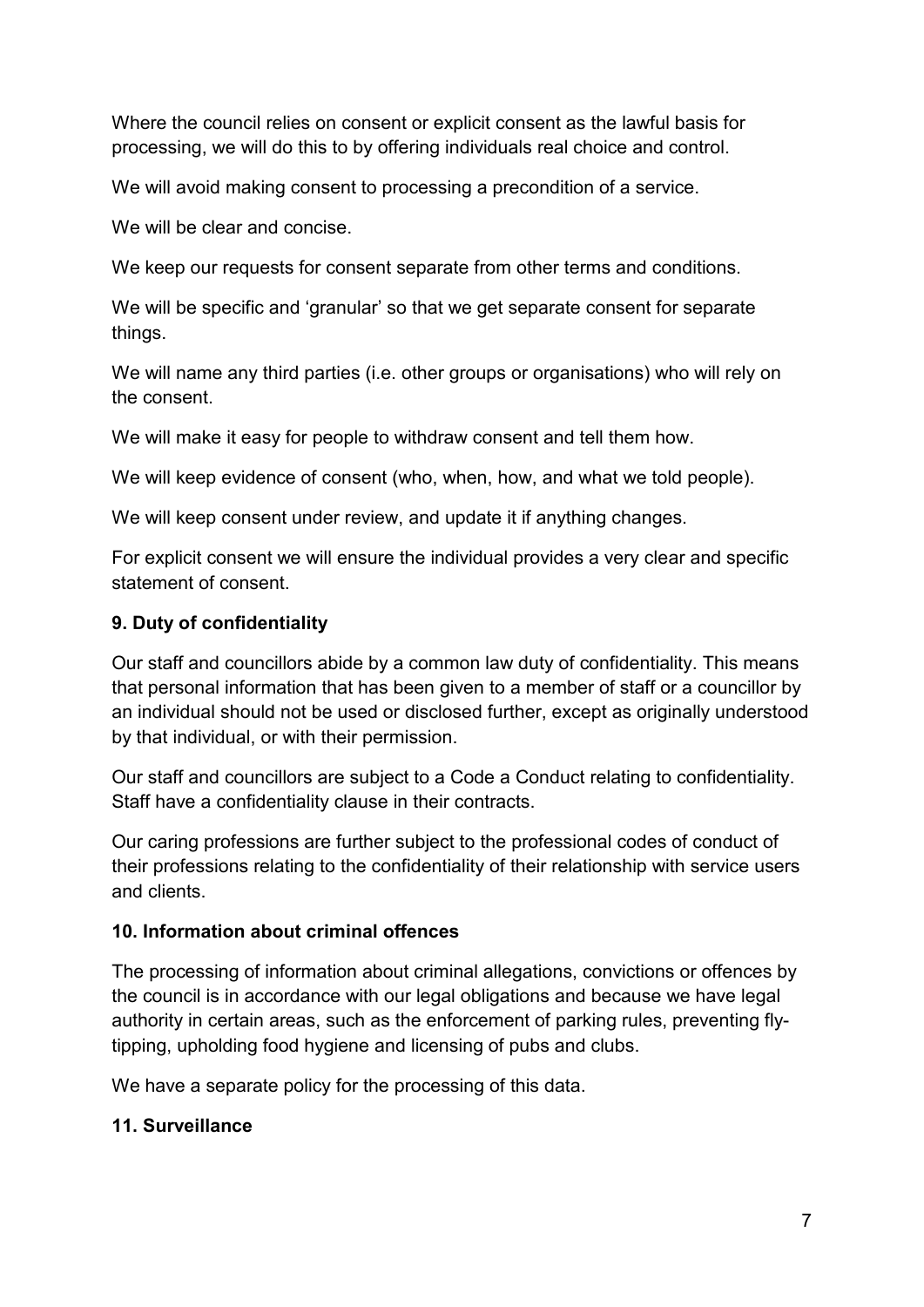The council operates CCTV for traffic management and public safety. We operate under a Code of Practice prescribed by the Information Commissioner's Office (ICO).

The council uses the Regulation of Investigatory Powers Act 2000 (RIPA) to conduct covert surveillance involving directed surveillance or the use of a covert human intelligence source (CHIS). The council complies with the Codes of Practice that are overseen by the Investigatory Powers Commissioner's Office. This is only for matters that the council has responsibility for, and for directed surveillance must either involve a criminal offence which we are trying to prevent or detect, which is punishable by a maximum of at least 6 months imprisonment, or would constitute an offence involving sale of tobacco and alcohol to underage children.

The surveillance has to be authorised by a magistrate. The council's Audit Committee receives a six monthly report and monitors the use of such powers.

## **12. Children**

The council pays particular protection to the collecting and processing of children's personal data because they may be less aware of the risks involved.

Where we offer an online service, which is not a preventive or counselling service, directly to a child, only children aged 13 or over are able provide their own consent. For children under this age we obtain consent from whoever holds parental responsibility for the child.

#### **13. Automated processing**

Where the council relies on automated decision-making (making a decision solely by automated means without any human involvement) which affects an individual, we inform the individual; introduce simple ways for them to request human intervention or challenge a decision; and carry out regular checks to make sure that our systems are working as intended.

#### **14. How we handle personal information - Privacy notices**

The council provides privacy notices, which are statements to individuals about the collection and use of their personal data. The information includes our purposes for processing their personal data, retention periods for that personal data, and who it will be shared with.

This information is on the council's website, and individuals are referred to it at the time we collect their personal data from them.

Where we obtain personal data from other sources, we provide individuals with privacy information within a reasonable period of obtaining the data and no later than one month.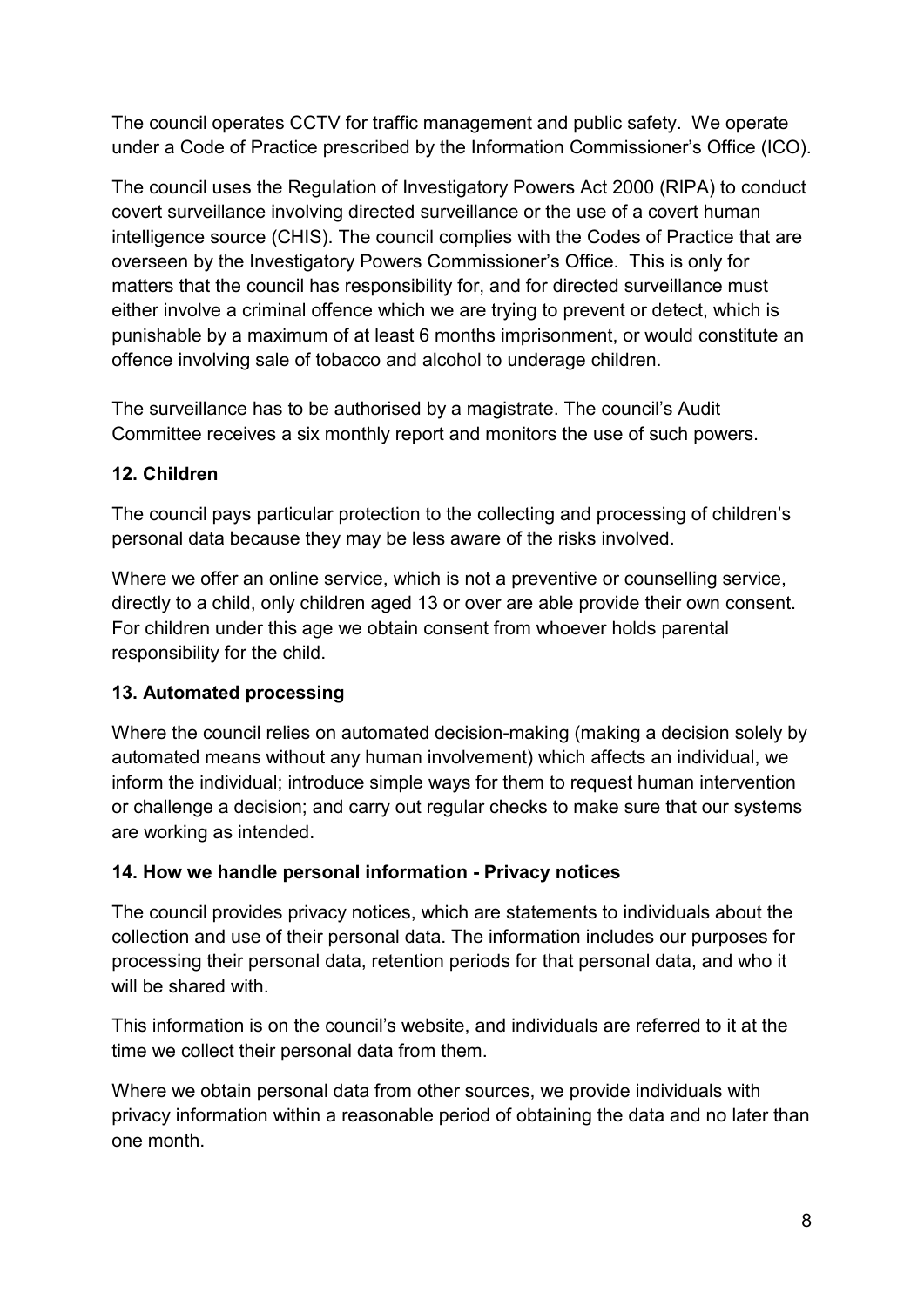## **15. Individual Rights**

Individuals whose data is processed by the council have a number of rights in law.

(a) The council will respond to a request by an individual for access to the information we hold about them. We will respond within one month. We may take longer than one month and up to three months if the request is complicated, and we will inform you of this. There is no charge for this service. We will provide the information in secure electronic format unless you prefer otherwise. (b) The council will respond within one month to a request from an individual to have inaccurate personal data rectified (corrected), or completed if it is incomplete. Where the council can lawfully refuse to rectify the data, we will explain why.

(c) The council will respond within one month to a request from an individual to have personal data erased. Where the council can lawfully refuse to erase the data, we will explain why.

(d) The council will respond within one month to a request from an individual to move, copy or transfer personal data easily from the council's computer network to another in a safe and secure way. We will do this in a structured, commonly used and machine readable form and free of charge.

(e) The council will consider a request from an individual objecting to the processing of their personal data in relation to:

- processing based on legitimate interests or the performance of a task in the public interest/exercise of official authority (including profiling);
- direct marketing (including profiling); and
- processing for purposes of scientific/historical research and statistics.

We shall ensure that individuals know about their right to object when we first tell them about the processing and in our privacy notice.

#### **16. Information sharing**

The council believes that the duty to share information can be as important as the duty to protect information. This is the eighth Caldicott Principle, which applies to the handling of personal confidential information. Its purpose is to ensure that the direct care of people should not be impeded where professionals from different organisations such as social workers, nurses and community mental health workers need to support an individual.

We have signed Information Sharing Protocols setting out the principles of information sharing with partners, such as the police, probation, prisons, Department of Work and Pensions, and the Department of Communities and Local Government.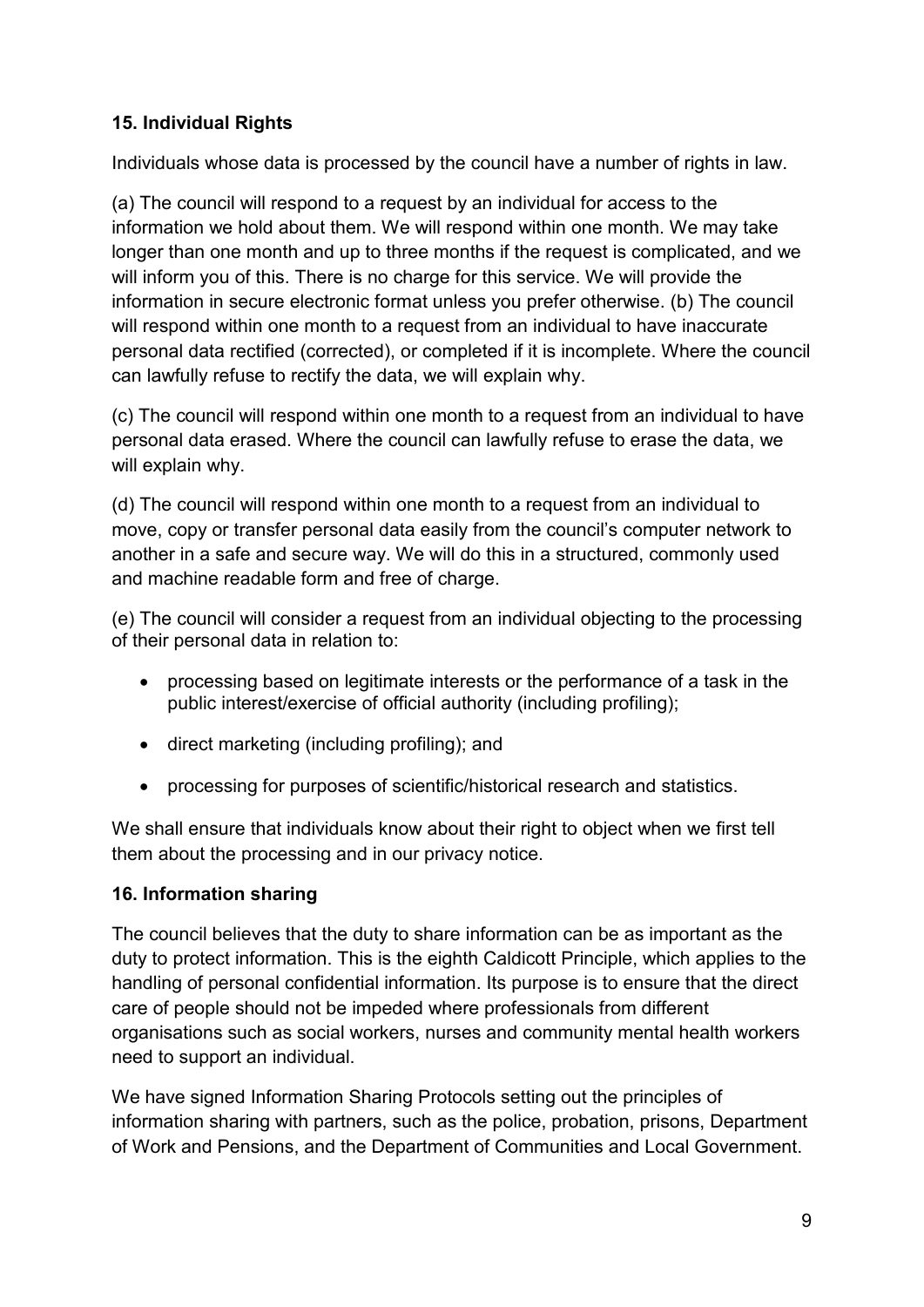These protocols are supplemented by Information Sharing Agreements at the point at which data is shared. These set out what data is being shared, how it is transferred and the retention period.

We also share information for non-direct care but that is pseudonymised data. That means there is a unique number which allows us to know who the person is, but not the partner with whom we are sharing. Typically, this happens with the NHS Clinicial Commissioning Group in Doncaster, which analyse the type of care we provide to support commissioning of services and financial management.

## **17. Transfers to other countries**

Most of our processing occurs in the UK or European Economic Area. This means that there are common standards for the processing of personal data. However, when personal data is transferred to third countries, the council assures itself that the transfer of personal data is covered by an adequacy decision in the data protection arrangements of that country, an appropriate safeguard or an exception.

## **18. Privacy by design**

The council is committed to a privacy by design or privacy by default approach to building new systems and updating procedures for processing personal data. We use the best technology and human processes we can in order to limit the risks to privacy.

## **19. Data Protection Impact Assessments**

The council requires all its services to carry out Data Protection Impact Assessments (DPIAs) when they introduce new technology or changes to the processing of personal data. The assessment identifies the risk to privacy from the customer's perspective and what steps can be taken to reduce this wherever possible whilst providing a service to the customer.

## **20. Contractors**

Where the council has a contractual relationship with another organisation or individual, we will ensure we are clear about the contractor's role, responsibilities and accountability in relation to personal information.

## **21. Information Security**

The Council has an Information Security policy. The purpose of this policy is to take appropriate technical and organisational measures to protect personal data.

The council obtains independent assurance of its information security and complies with the information security standards of the Public Service Network.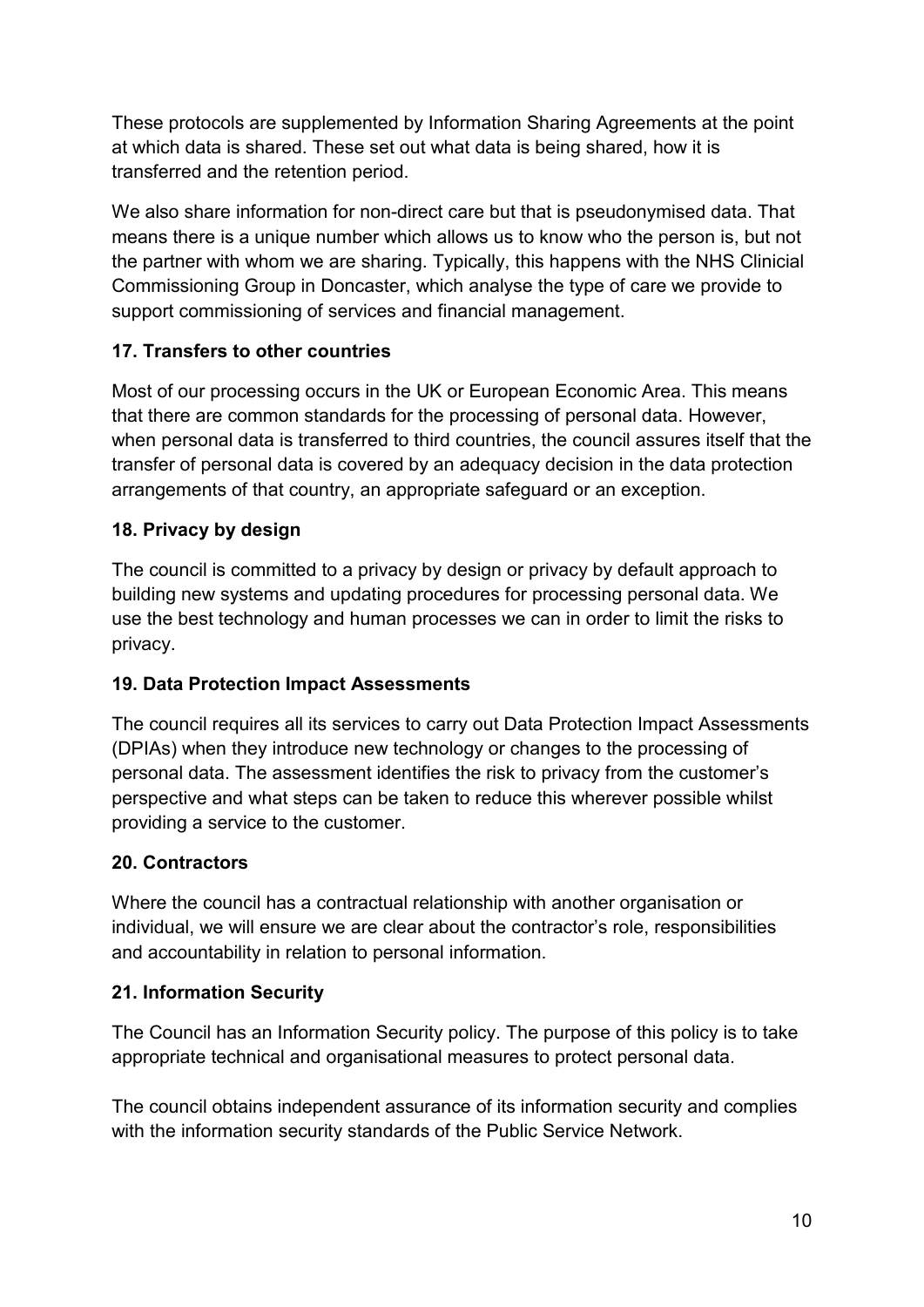The council meets the standards of PCI-DSS, which is the standard for protecting credit and debit card payments.

The council complies with the Data Security and Protection Toolkit of the Department of Health/NHS for handling personal confidential data.

#### **22. Breaches**

The council tries hard to prevent information breaches, but when these occur, there is an incident reporting and investigation procedure. Where a breach is a serious risk to the rights and freedoms of anyone, it will be reported to the Information Commissioner within 72 hours.

#### **23. Data Protection Officer**

The council has appointed a Data Protection Officer as required by law. Their role will be to ensure the compliance of the council with data protection law.

Both the Data Protection Officer and the Information Governance Team can be contacted at: [information.governance@doncaster.gov.uk](mailto:information.governance@doncaster.gov.uk) Tel 01302 736000.

#### **24. How to complain**

If you think we have breached data protection, you can complain and we will respond within one month.

If you are still unhappy, the Data Protection Officer will consider your appeal. Their response will take up to one month.

Finally, individuals can take their complaint to the Information Commissioner's Office for a decision.

#### **25. Service and benefit**

Data protection is a big challenge when digital technology can collect and transmit huge volumes of personal data. For our staff, managers, senior officers and councillors we are positive about the benefits, and serious about our responsibilities. We are transparent and accountable, and we believe that we can both serve, and protect, the information of our citizens and service users.

#### **26. References**

UK GDPR is the retained EU law version of the General Data Protection Regulation (EU) 2016/679

Data Protection Act 2018

Directive (EU) 2016/680 Law Enforcement Directive

The Caldicott Principles www.ukgc.uk